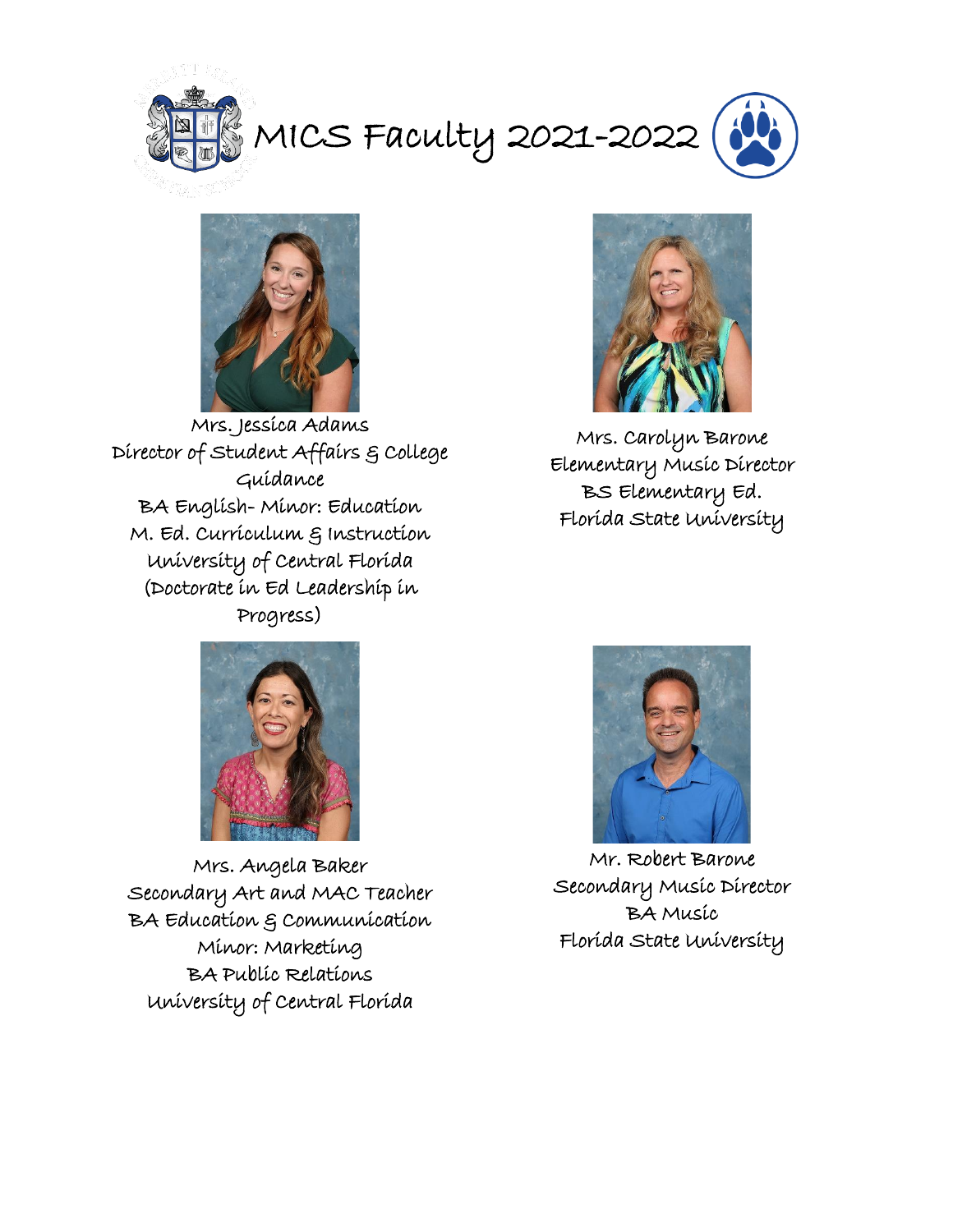

Mrs. Suzette Boyer Finance Director BS Administration Barry University



Mrs. Rebeca Chupka Secondary Spanish Teacher BS Elementary Education Liberty University



Mr. Clinton Chupka Secondary STEM Director/ Teacher/ DE Professor BS Secondary Math Ed. M. Ed. Adv. Studies in Math University of Central Florida; American College of Education



Mr. Timothy Cottrell Secondary Bible Teacher BA Hist.; BS Organizational Mgmt MA Divinity Shelton College; Warner University; Faith Theological Seminary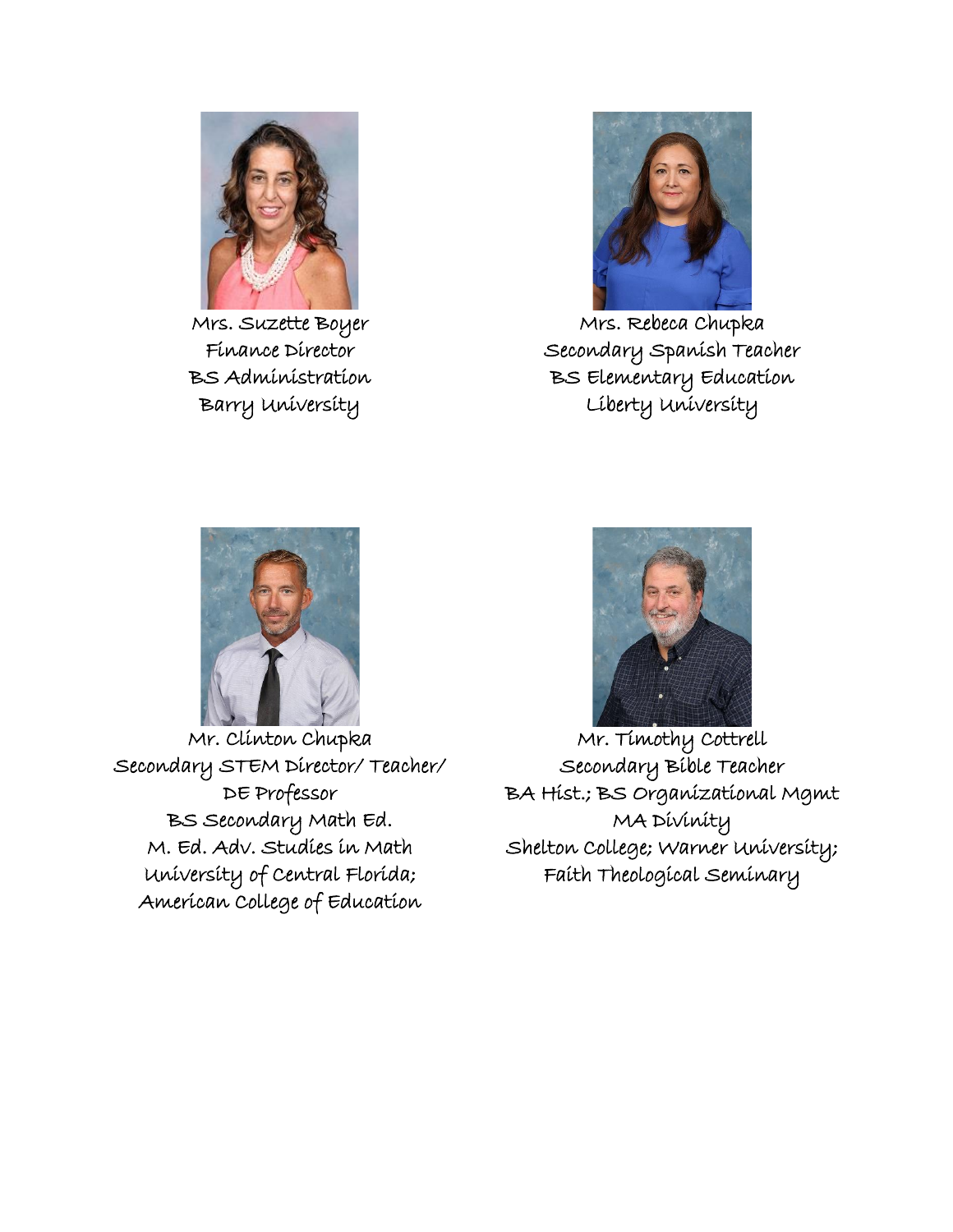

Mrs. Kathy Davis Elementary Teacher BS Elementary Education MA Education University of Georgia



Dr. Nanci Dettra Superintendent/DE Professor BS Elementary Ed.; MA Education Ed. D Educational Leadership Eastern Nazarene; College of Mt. St. Joseph; George Fox University



Mrs. Margaret Davis Director of Admissions BA Music Education University of Central Florida



Mr. Samuel Dettra Secondary Teacher BA European History BS Secondary Education MA Public Administration Eastern Nazarene University Ohio State University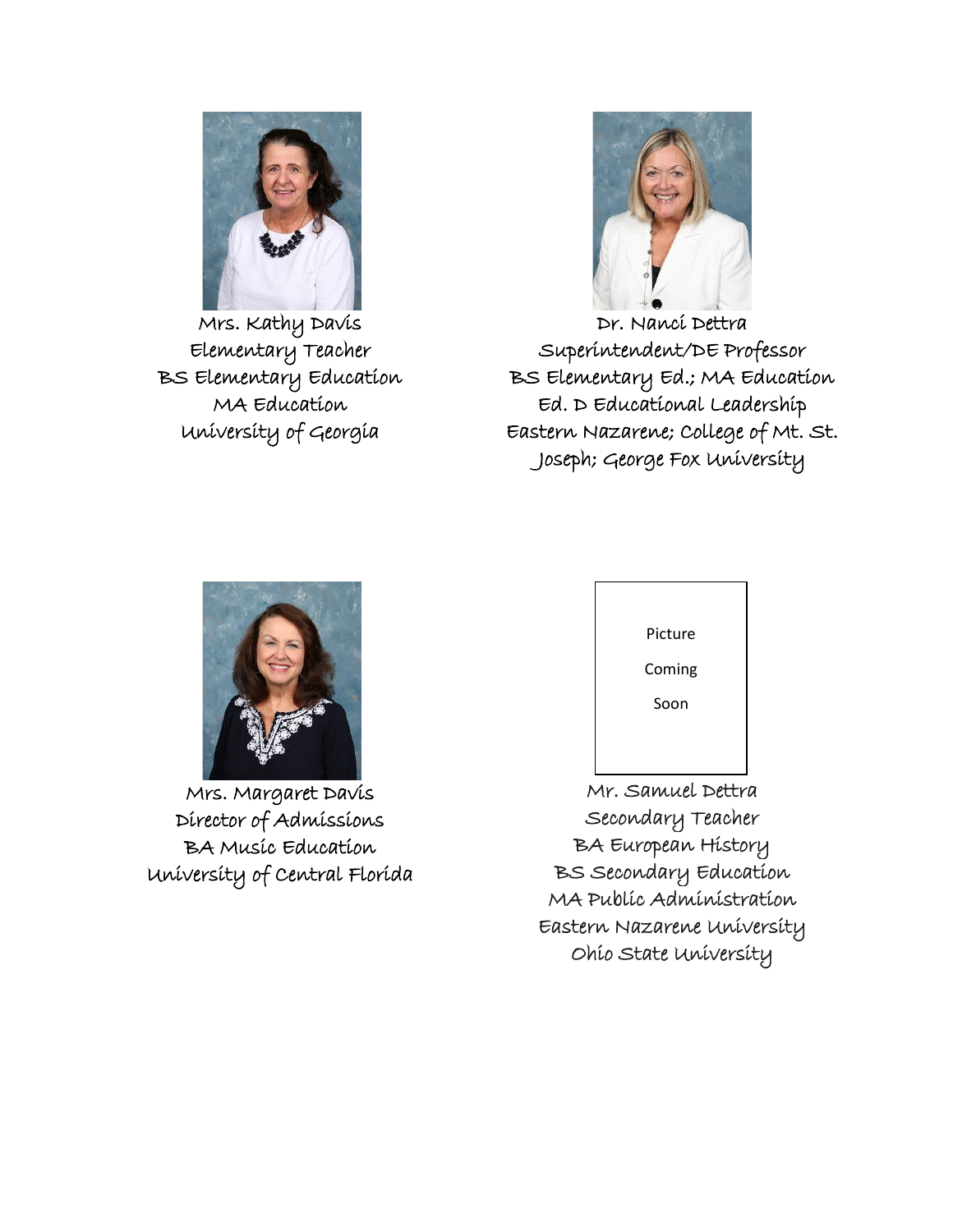

Mrs. Judy Dixon Library/Media Director BS Elementary Education MA Educational Technology Ft. Wayne Bible College



Mrs. Wendy Fisher Secondary Art Teacher BA Fine Arts Texas  $A \in M$ 



Mrs. June Downen Elementary Teacher BS Early Childhood Education University of Central Florida



Mrs. Stephanie Forrest Secondary Science Teacher BA Biology Cedarville University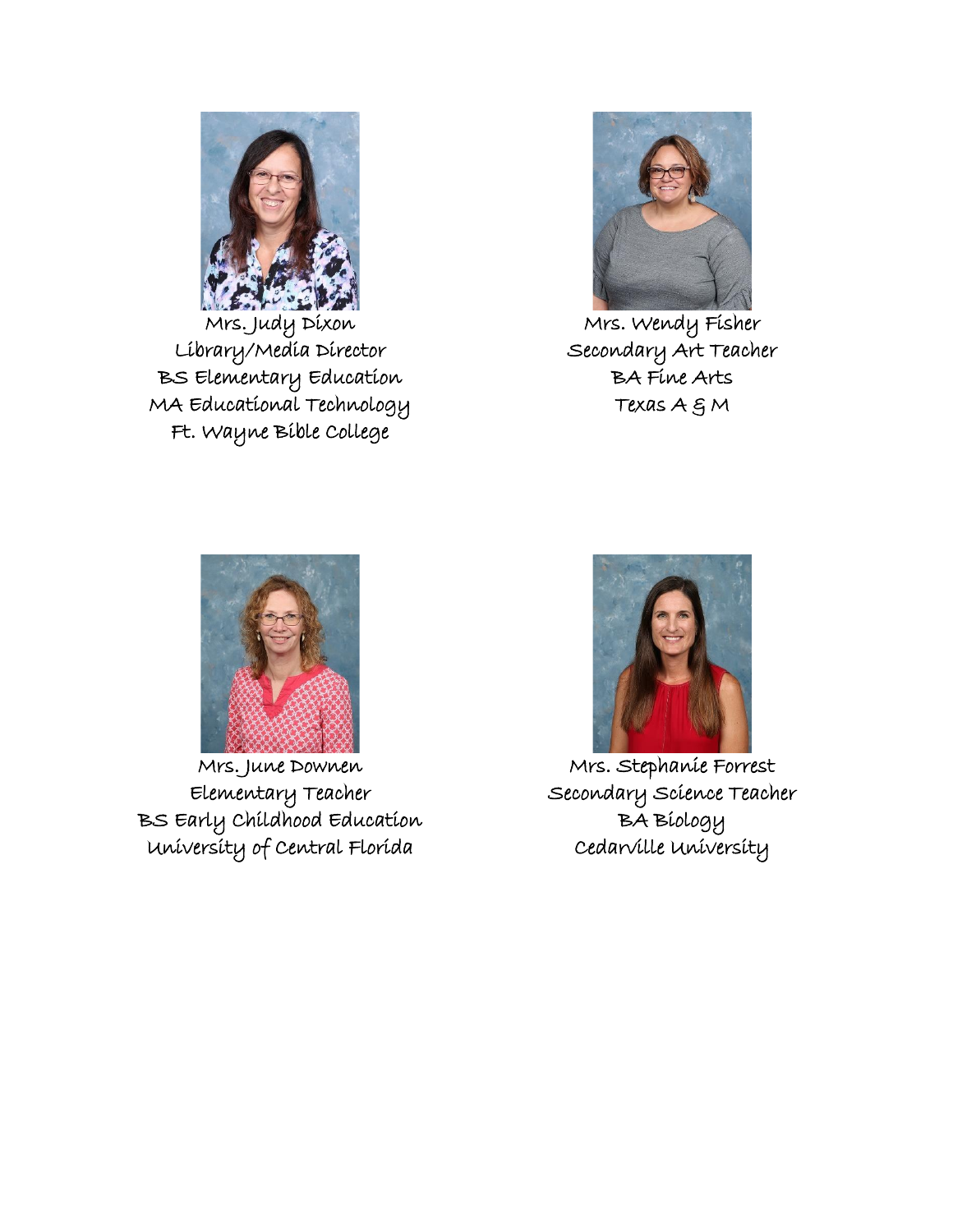

Mr. Major Hall Secondary English Teacher BA English Ed.; MA Education University of Illinois; Boston University



Mrs. Diane Kingsley Elementary Teacher BS Interdisciplinary Studies Liberty University



Mr. Eugene Hayford Secondary History Teacher BS Social Science University of Central Florida



Mrs. Dawn Lee Secondary Bible Teacher/ Elementary Teacher BA Sociology-Minor in Counseling BS Christian Ministries UNCC; Point University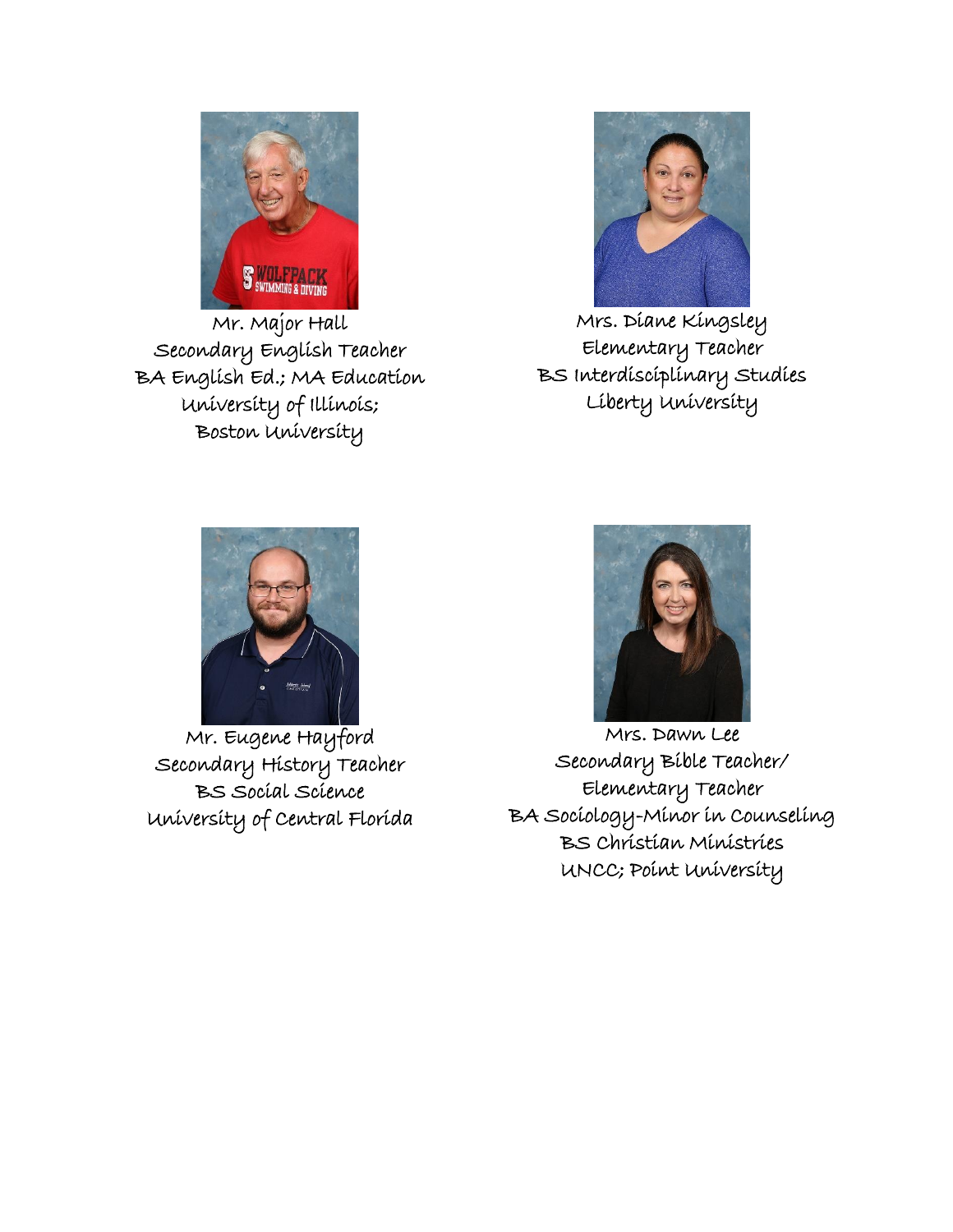

Mrs. Mandi Lee Elementary Teacher BS Family and Consumer Sciences Baylor University



Dr. Paula McCabe Clinical Psychologist/DE Professor BA Psychology MS Psychology Ph. D. Clinical Psychology USF; Nova Southeastern University



Mrs. Tavin Manley Elementary Teacher BA Elementary Education University of Central Florida



Mrs. Carri Nevad Elementary Principal/Teacher BS Elementary Education MA Educational Leadership University of Central Florida American College of Education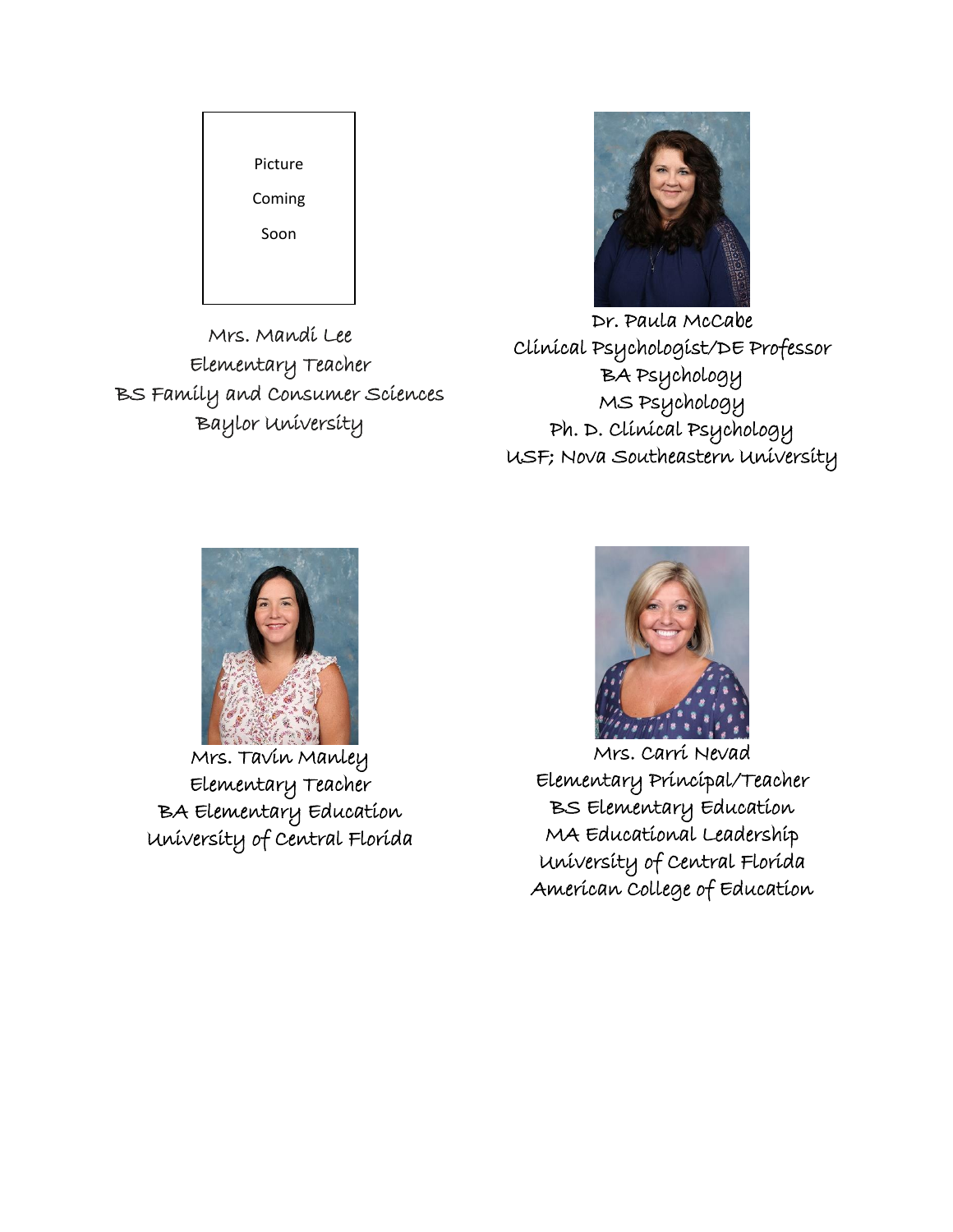

Mr. David Nevad IT Director/ Secondary Math Teacher BA Elementary Education Sterling College

| Picture |  |
|---------|--|
|         |  |
| Coming  |  |
|         |  |
| Soon    |  |
|         |  |
|         |  |

Mr. Justin Owens Elementary Teacher BA Interpersonal/Organizational Communications University of Central Florida



Mrs. Eleisha O'Farrell Secondary ESE Director Secondary Teacher BS Elementary Education M. Ed. Special Education Nyack College



Mrs. Amy Parker Secondary ESE Director Secondary English/ASL Teacher BS Special Education Kean University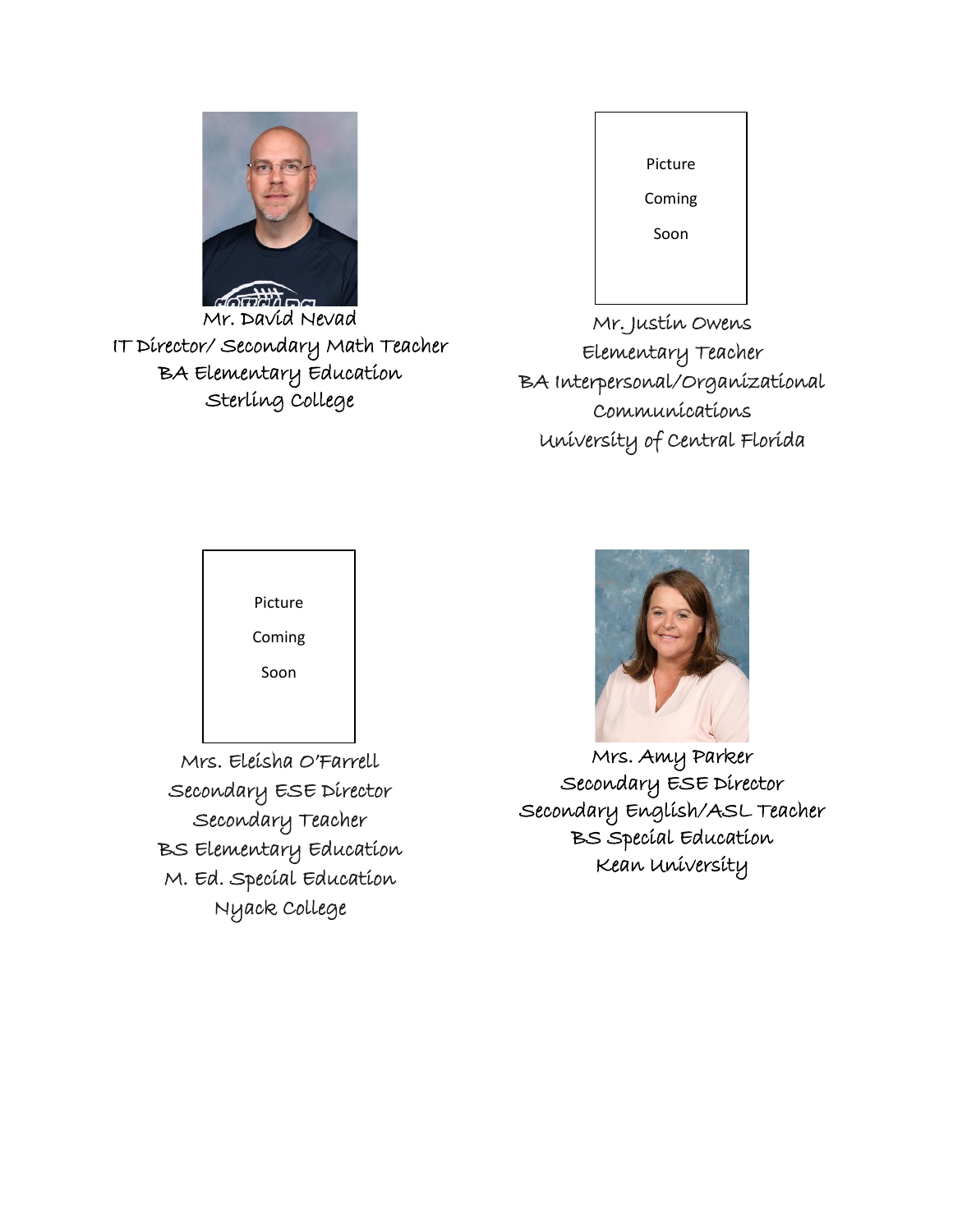

Mrs. Jennifer Parker Elementary Teacher BS Elementary Education MAT Elementary Education Liberty University

| Picture |  |
|---------|--|
| Coming  |  |
| Soon    |  |
|         |  |
|         |  |

Mrs. Sheri Rockwell Elementary Teacher BS Elementary Education MS Educational Administration Pensacola Christian College



Mr. Micah Rockwell Athletic Director BS Health and Physical Education M. Ed. Advanced Studies Louisiana State University American College of Education



Mrs. Amy Rogers Elementary ESE Director BS in Elementary Education M. Ed. Curriculum & Instruction Texas State University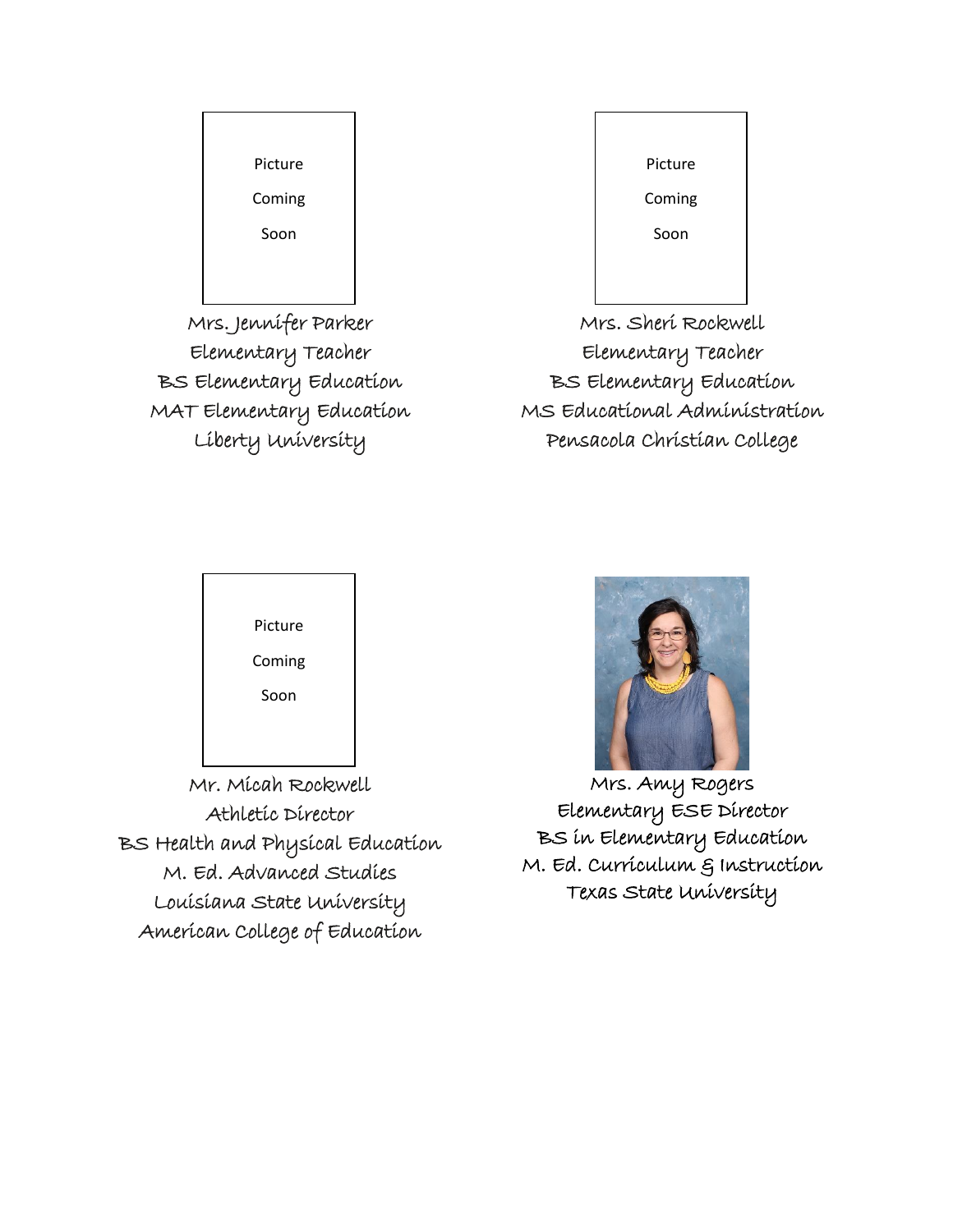

Mrs. Dianne Ryden Secondary Science Teacher BS Science Education University of Central Florida

| Picture |  |
|---------|--|
| Coming  |  |
| Soon    |  |
|         |  |

Mrs. Ana Suarez-Thompson Secondary Art BA Art MA Art Education MS Secondary Education Queens College; Adelphi University National Louis University



Soon

Mrs. Lindsey Scalera Elementary Teacher BA Sociology M. Ed. Curriculum and Instruction University of Tampa University of South Florida



 $\overline{a}$ Mrs. Amy Twigg Early Education Director BS Religion BS Early Childhood Education Liberty University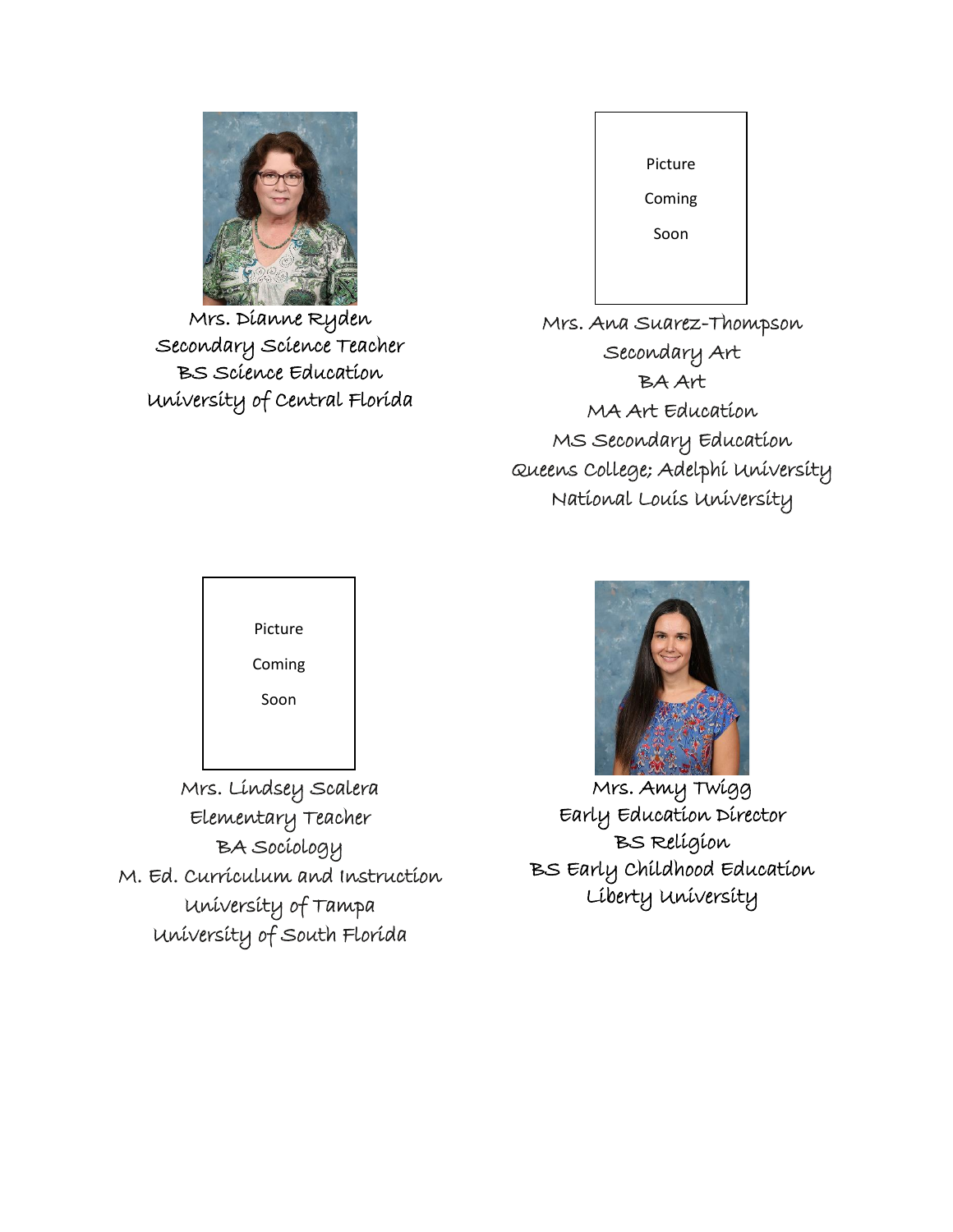

Mrs. Kimberly Valk Secondary History Teacher BA Economics & Science Calvin College



Mrs. Lisa Vest Secondary Teacher BA English Hollins University



Mrs. Kathy Verano Secondary Principal/Teacher BA Organizational Management MA Educational Leadership Warner University; Nova University



Mrs. Gloria Watts Elementary Teacher BS Early Childhood Education Reading Specialist Certification Kennesaw State University